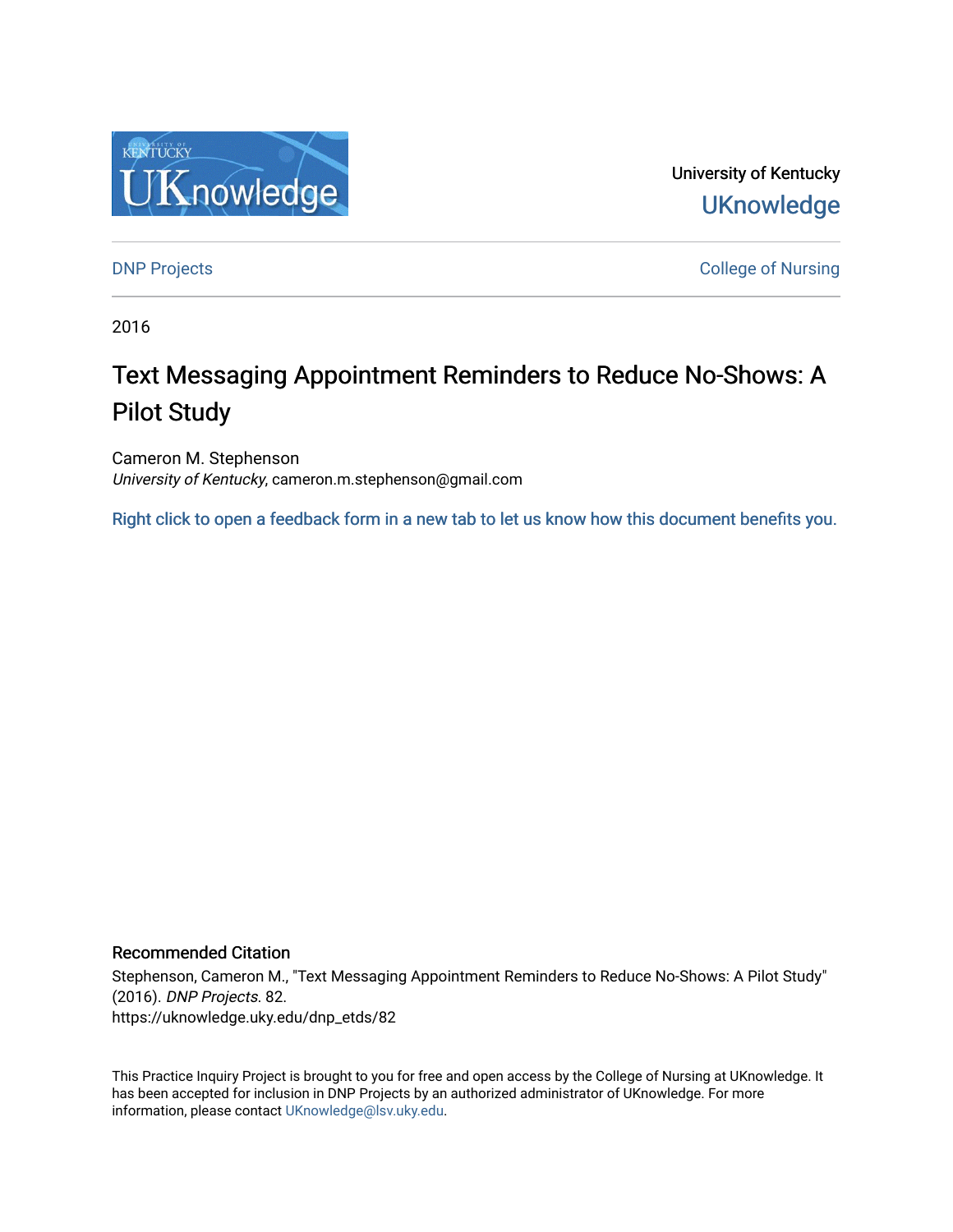### Final DNP Project Report

Text Messaging Appointment Reminders to Reduce No-Show Rates: A Pilot Study

Cameron M. Stephenson

University of Kentucky College of Nursing April 20, 2016

Nora Warshawsky, PhD, RN, CNE – Committee Chair Dianna Inman, DNP, RN, APRN, CPNP, PMHS – Committee Member Joel Knight, MD – Clinical Mentor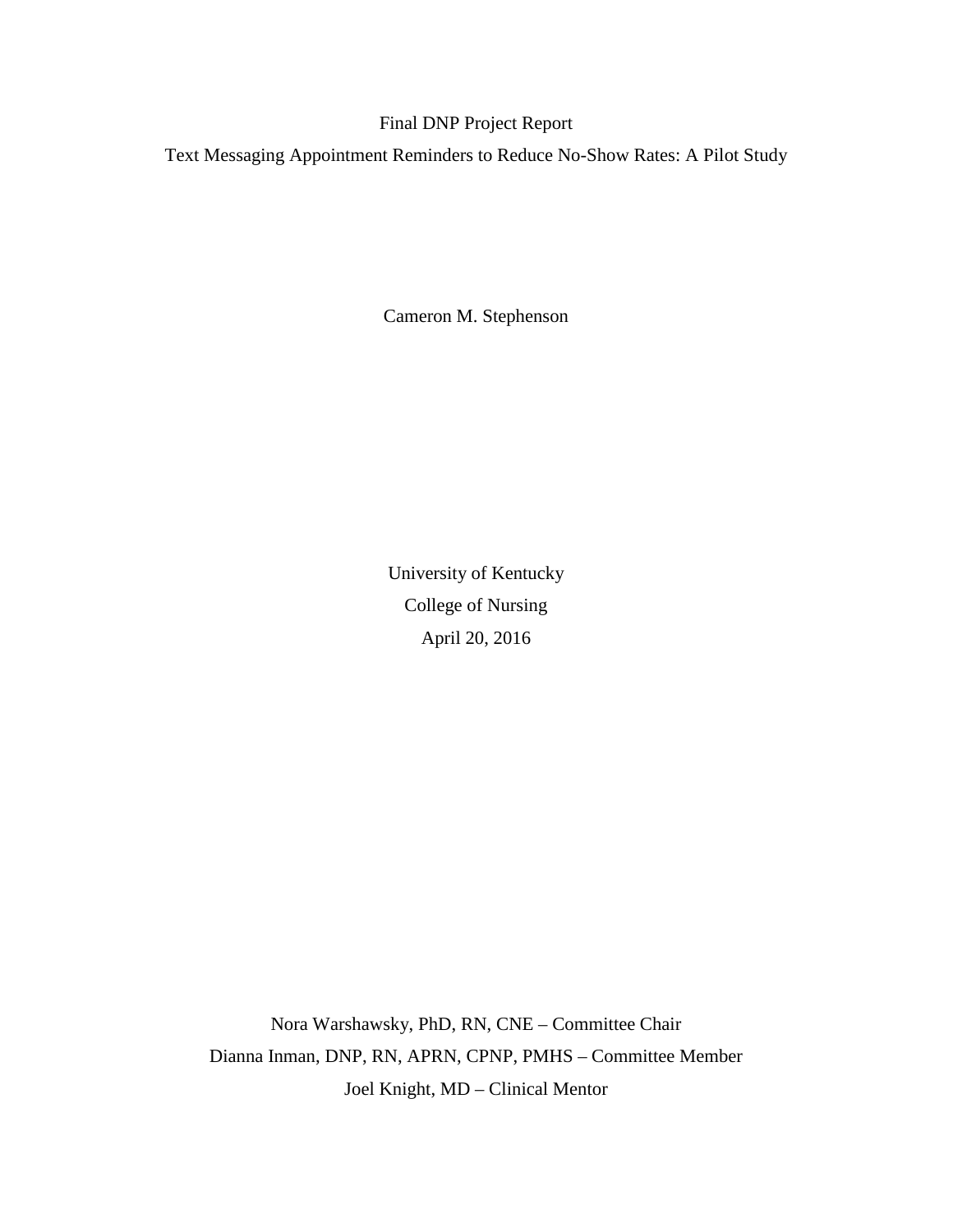## Dedication

This work and the completion of my DNP is dedicated to my wife and children who have stood by my side throughout all the years of schooling. Their loving support, encouragement and patience kept me going through the good and bad times seeing me to the finish. I love you.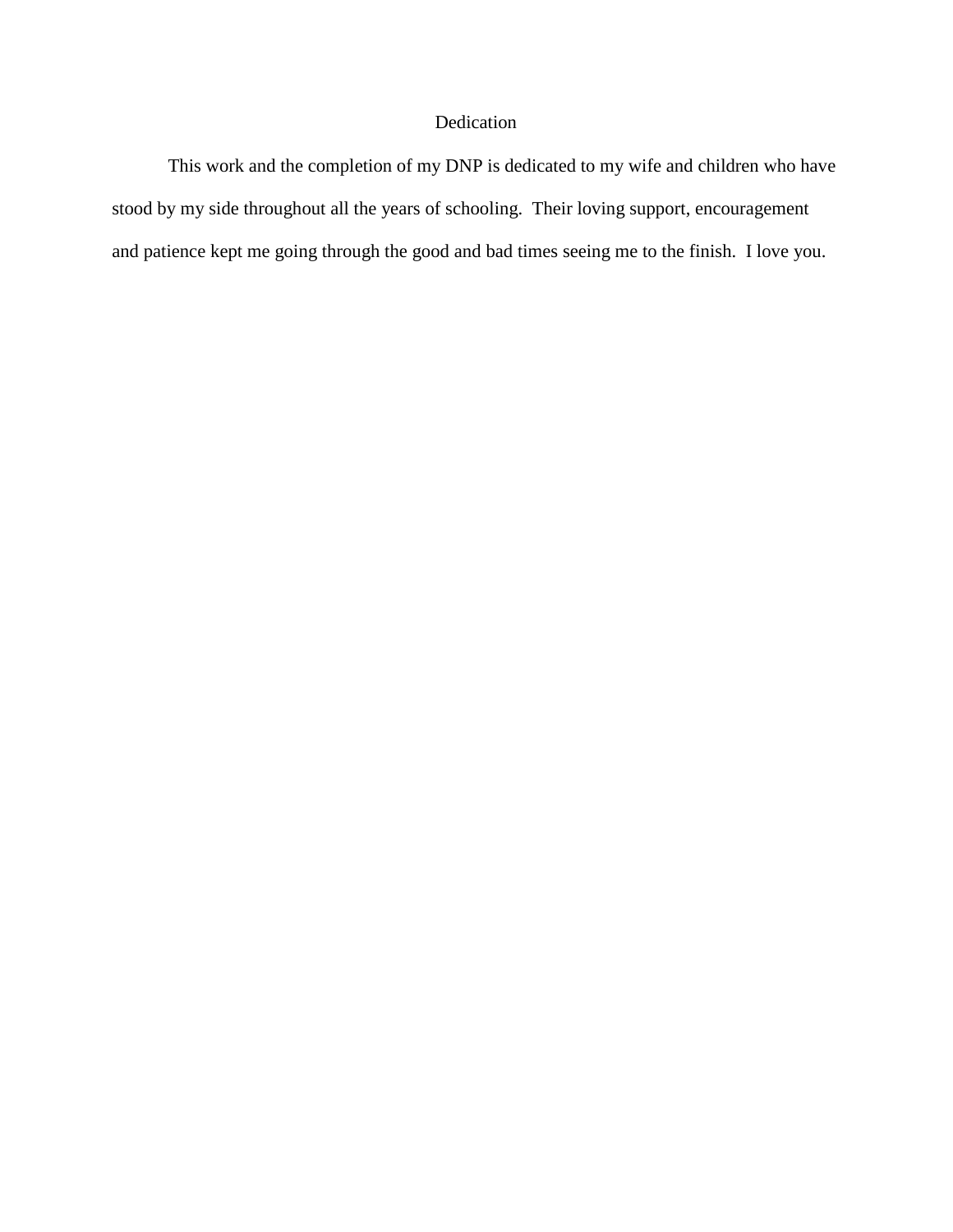#### Acknowledgements

The culmination of this work would not have been possible without the guidance and mentorship of Dr. Nora Warshawsky; I owe more thanks to her than is possible to express in writing. To Dr. Dianna Inman who gave valuable input, advice and consulting on this project, I owe my thanks. The 577 text messages sent out would not have been possible without the magic fingers of Lauren Johnson who spent many hours sending appointment reminders. Special thanks to Dr. Joel Knight for allowing me to access his clinic and conduct my project over the past few months, I hope this report will be of value to him and the staff at Bluegrass Pediatrics & Internal Medicine. This project was funded by the Delta Psi Chapter of Sigma Theta Tau International Honor Society of Nursing.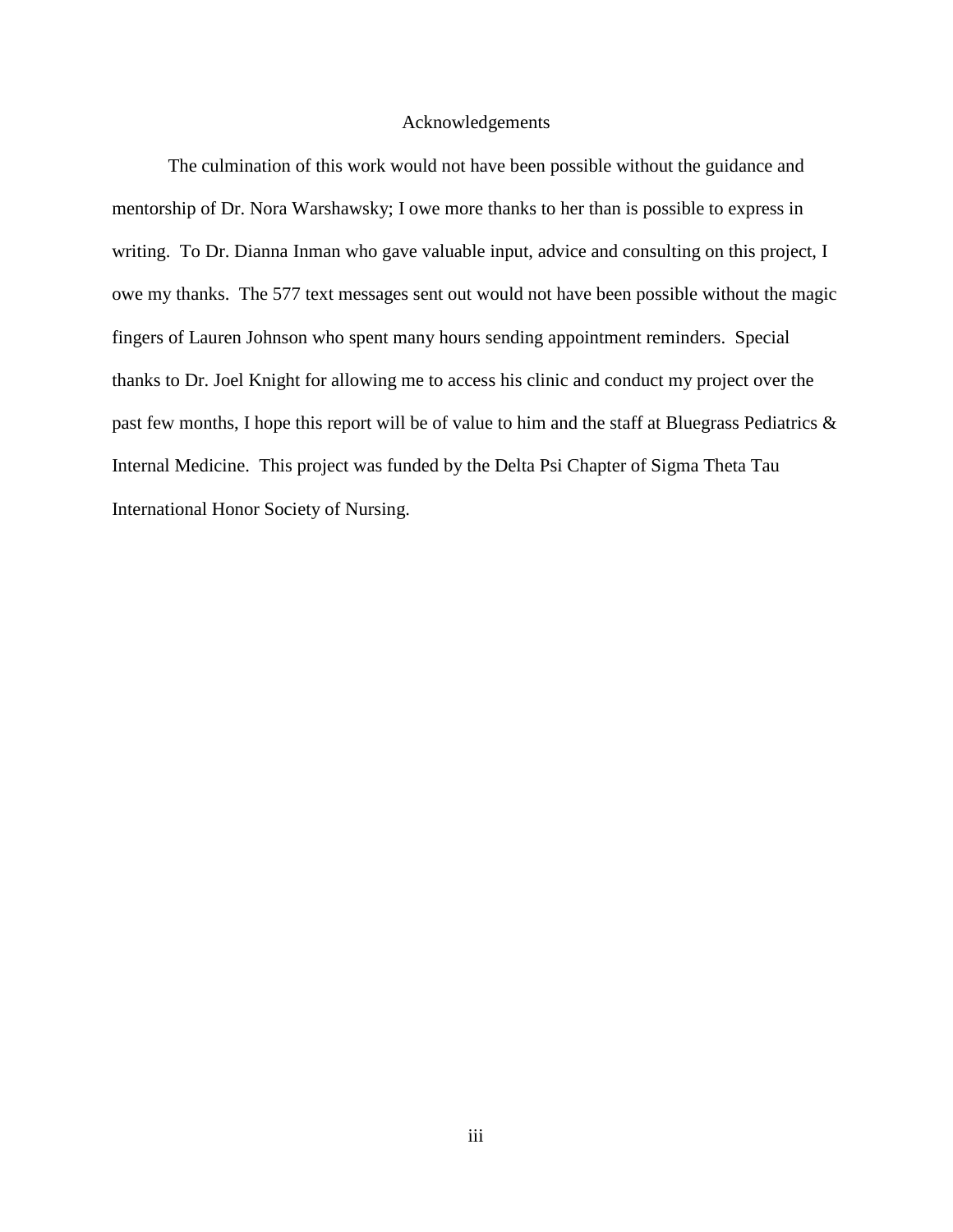## Table of Contents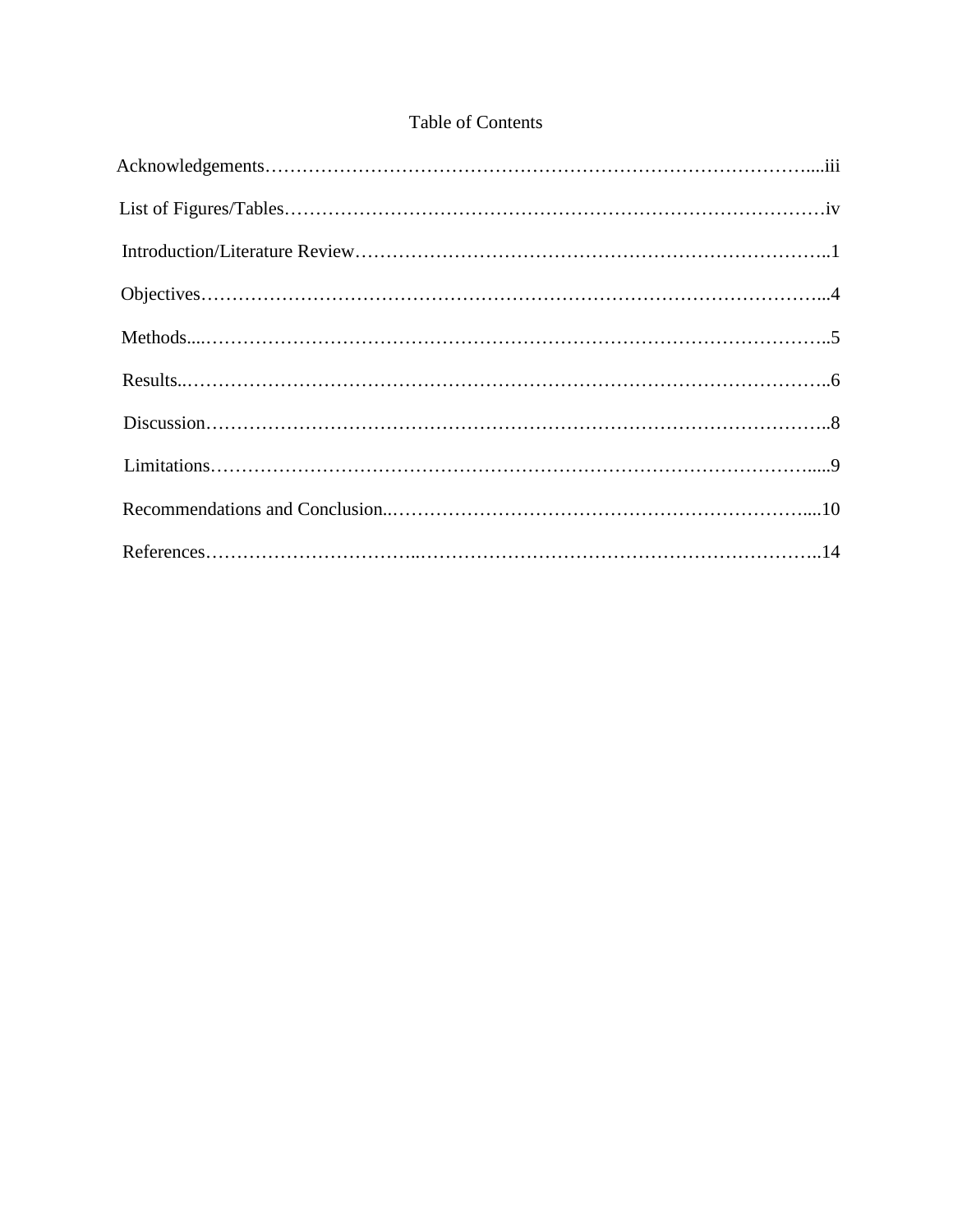## List of Figures/Tables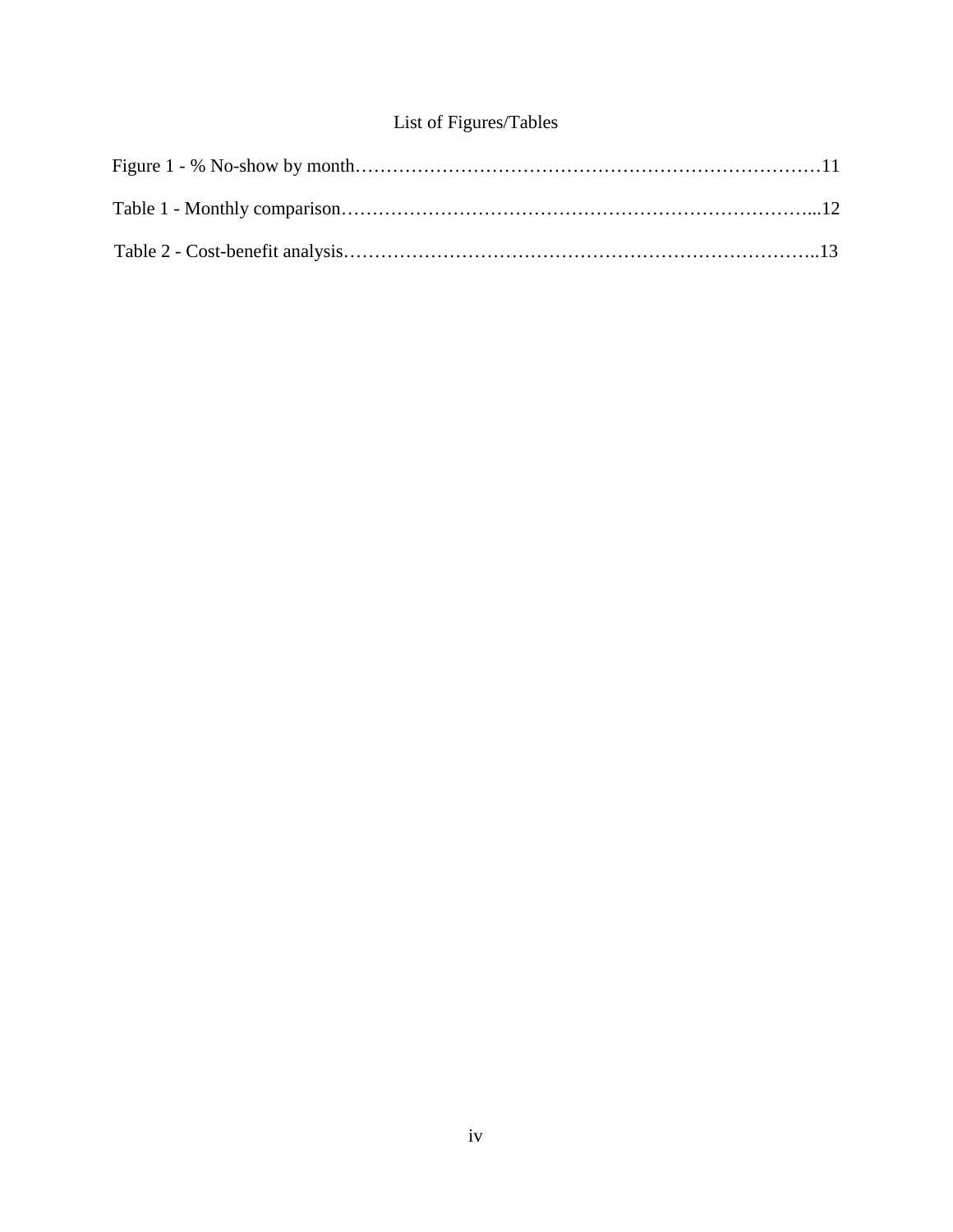Text Messaging Appointment Reminders to Reduce No-Show Rates: A Pilot Study

Hospital and outpatient clinic no-show, did not cancel or did not attend rates are a problem inherent in the United States healthcare system, international healthcare as well as locally. No-shows are costly to the organization; are burdensome on organizational productivity, the healthcare system and the needs of other patients; they are also a missed opportunity for the patient to receive care, scheduled immunizations and preventive screenings; and, they reduce access to care (Perez et al., 2014).

Bluegrass Pediatrics and Internal Medicine (BPIM), located in Georgetown, KY is no exception to patient no-show events. The clinic has four providers comprised of three physicians and one pediatric nurse practitioner. From June to December 2014 there were approximately 1400 no-show appointments that could have been used or reallocated for another patient. In addition to wasting the appointment time, an unfilled appointment becomes wasted productivity time for the provider, a missed opportunity for provider/patient maintenance of care, and is financially burdensome on the organization. The average charge of routine priority exams during this time period was \$100 with approximately \$40-50 paid by the insured and the insurer. This has the potential to be \$56,000-70,000 in losses based on payment or \$140,000 in charges (R. Davis, personal communication, April 3, 2015).

In addition to the burdens mentioned above and the financial costs, other intangible results and poor patient outcomes occur. No-show appointments without proper cancellation reduces clinic efficiency and misuses medical and administrative resources. Continuity of care, face-to-face interaction, preventive screenings and immunizations are missed when no-show appointments occur (Gurol-Urganci et al., 2013). Medication management for chronic problems such as ADHD or asthma are missed; and, timely and appropriate care is delayed. This care is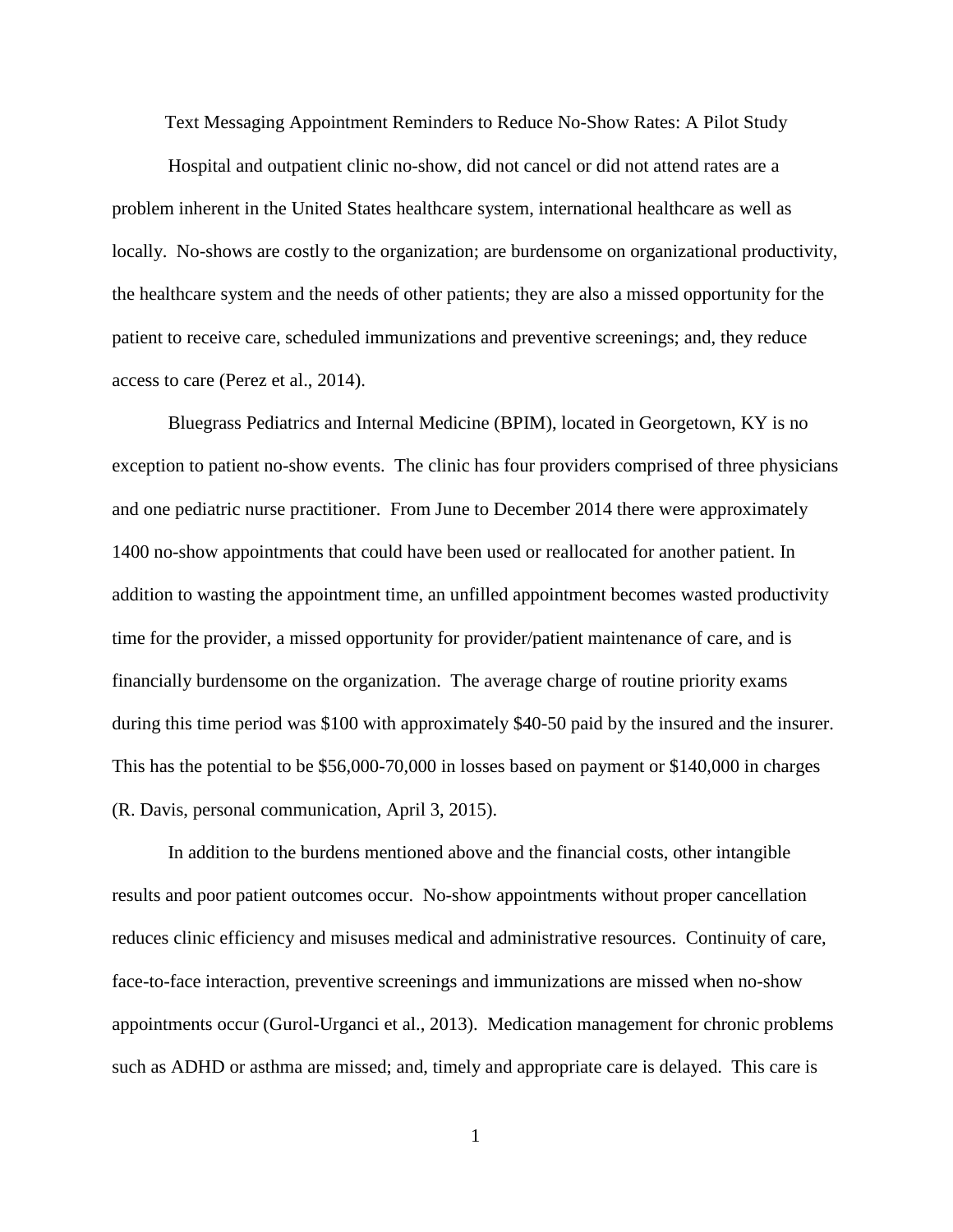often sought elsewhere at a less than ideal location such as urgent care centers whose staff have suboptimal pediatric care knowledge and are not up-to-date on pediatric clinical practice guidelines (Perron et al. 2010). Additionally, many chronic diseases that are treated at urgent care centers are simply temporary fixes and follow-up with a primary care provider is often delayed or not sought. These problems can lead to misdiagnosis and poor medication management (Perez et al., 2014 & Perron et al., 2010).

BPIM uses administrative staff to place appointment reminder calls to routine priority appointments (i.e. well, routine and established appointments) one to two days prior to the appointment. According to Perez et al., (2014) there are several problems inherent with this method: staff time commitment; staff not completing this responsibility due to other time constraints; inability to make contact; patients screening calls and choosing whether or not to answer; or, leaving a message and not being able to verify if it was received. These problems often lead to unnecessary financial burdens; staff frustration by using a time consuming and ineffective phone reminder process; and, neglect of other essential job responsibilities.

Recent systematic reviews by Gurol-Urganci, de Jongh, Vodopivec-Jamsek, Atun, and Car (2013); Hasvold and Wootton (2011); and, Guy et al. (2012) reviewed eight, twenty-nine and, eighteen studies respectfully evaluating the effect text messaging appointment reminders had on reduction in no-show rates. Each systematic review graded the reviewed studies on a scale of one, indicating strong supporting evidence, to five indicating low supporting evidence on the efficacy of text messaging. Cumulatively the strength of the evidence ranged from moderate (3 on a scale of 1-5) to low (5 on a scale of 1-5) supporting the use of text messaging reminders to reduce clinic no-show rates. In addition, in his systematic review that evaluated text messaging on several outcomes in healthcare including reducing no-show appointments,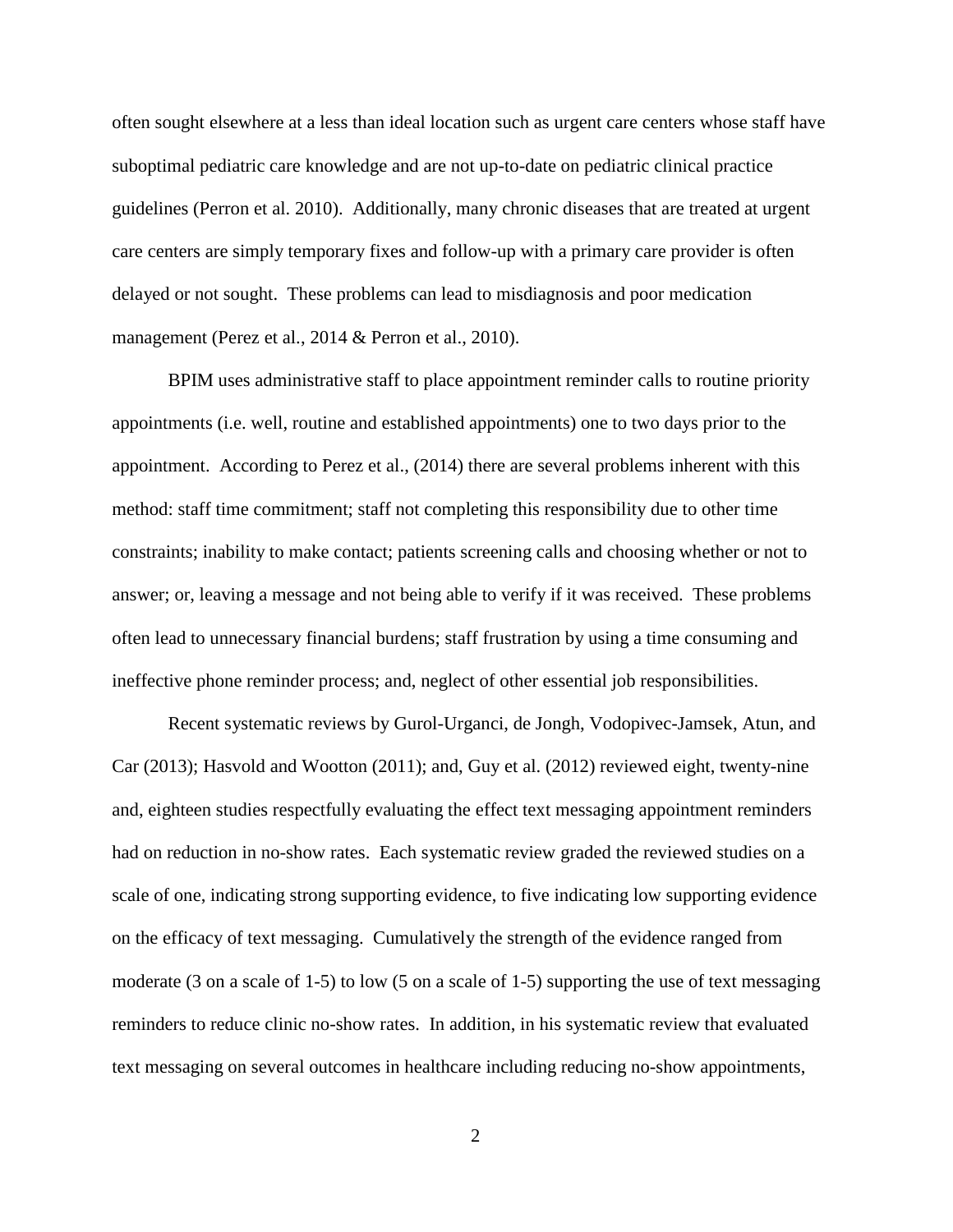Househ (2014) concurred with previous systematic reviews that the literature contained moderate (3 on a scale of 1-5) to low (5 on a scale of 1-5) evidence based on study type in support of text messaging to reduce no-show rates. Perron et al. (2010) conducted a randomized control trial and found a nearly three percent more reduction in the no-show rate with text messaging reminders when compared to phone call or postal reminders during their three month study period ( $p < 0.005$ ). As well, a quasi-experimental pilot study by Branson, Clemmey, and Mukherjee (2013) realized a 64.9% appointment attendance rate in the experimental group that received text message reminders compared to a 49.3% ( $p < .05$ ) attendance rate in the control group that did not receive the reminder.

The studies evaluated above found that text messaging was effective in reducing no-show rates, however the authors also recognized that the literature contained several limitations and gaps. The most important gaps in the literature are that there are few randomized control trials (RCTs) or well-designed RCTs; studies contained information and data that was not applicable or beyond the scope of reminder systems; or, they were simply poor quality and questionably peer-reviewed (Gurol-Urganci et al., 2013; Guy et al., 2012; Hasvold & Wootton, 2011; Househ, 2014).

The lack of strong experimental design is likely related to difficulty in blinding given the interaction inherent in text messaging. This introduces a potential for study bias and decreases study strength (Gurol-Urganci et al., 2013). Additionally, Gurol-Urganci et al. (2013) suggest that the risk of harm due to the potential for misinterpretation of text messaging; transmitting inaccurate messages; loss of verbal and non-verbal cues; potential privacy disclosures or violations; and, delays in message delivery may be a contributing factor in why study authors choose alternative, lower quality study designs and avoid text message reminder system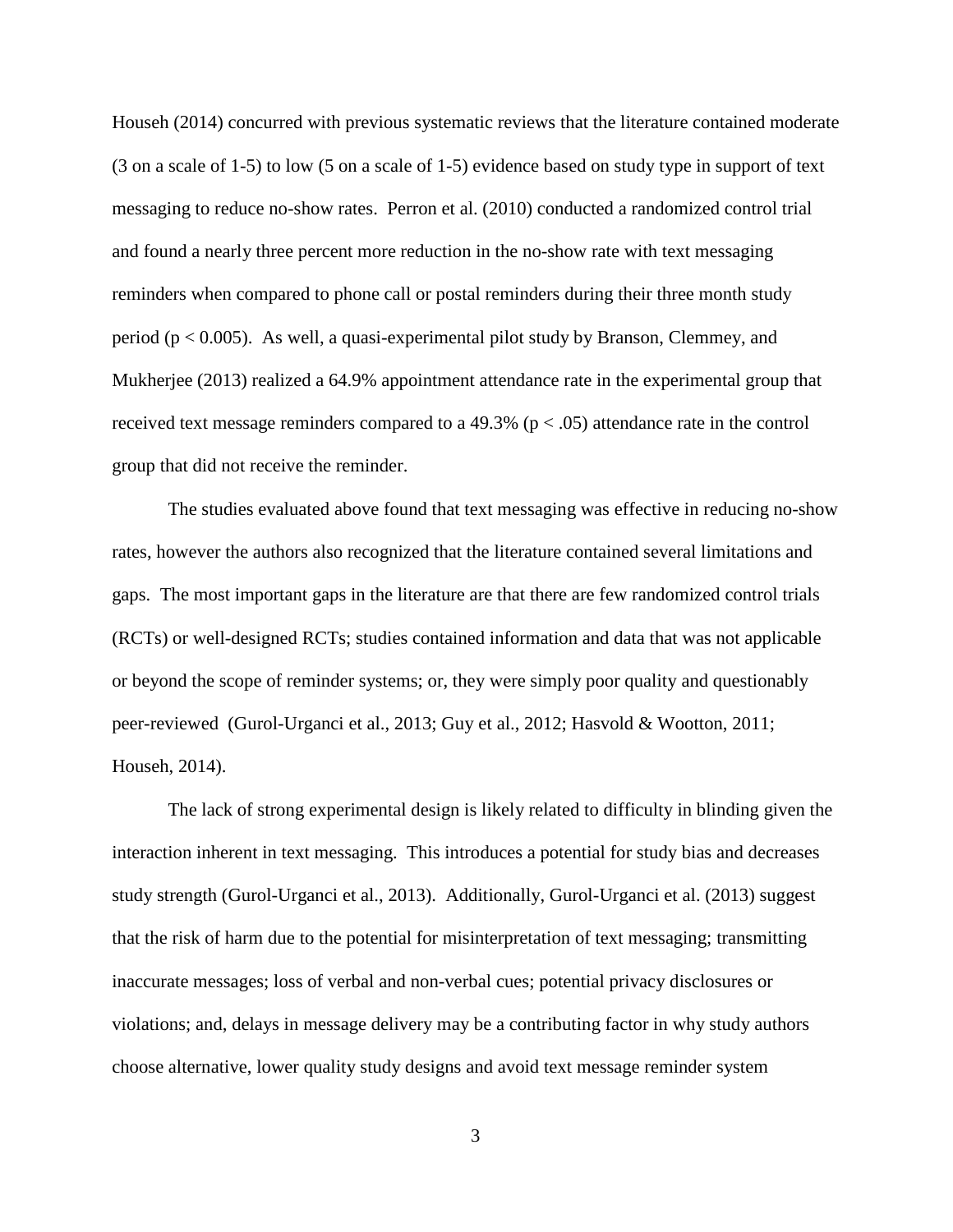interventions. Authors in each study call for more well-designed RCTs to be conducted not only to further strengthen the body of evidence in reducing no-show appointments, but to also study health outcome variables impacted as a result of attending or missing an appointment (Gurol-Urganci et al., 2013; Guy et al., 2012; Hasvold & Wootton, 2011; Househ, 2014).

Ellis and Jenkins (2012); and, Daggy et al,. (2010) also studied and suggest that factors in addition to health outcomes and the efficacy of text messaging appointment reminders be further explored. Factors such as marital status, insurance status, gender, age and race had variable effects on no-show rates. For example, Daggy et al., (2010) found that younger (<50), single, privately insured adults were more likely to no-show an appointment compared to older  $($ >50), married, publicly (government) insured adults ( $p < 0.0001$ ). These factors can lend valuable information and insight into potential reasons why patients no-show an appointment.

#### **Objectives**

The overall goal of this quality improvement project is to implement a text messaging appointment reminder system to reduce the no-show rate of BPIM by two percent and evaluate additional factors associated with no-show appointments. For this evaluation of the quality improvement project, the following objectives have been established:

- 1. to determine what effect text messaging has on appointment attendance, annual well/physical exams, routine and established appointment types will be messaged 24 hours prior to appointment time; and,
- **2.** to evaluate the cost-benefit and utility text messaging has on overall clinic productivity and provide recommendations for BPIM.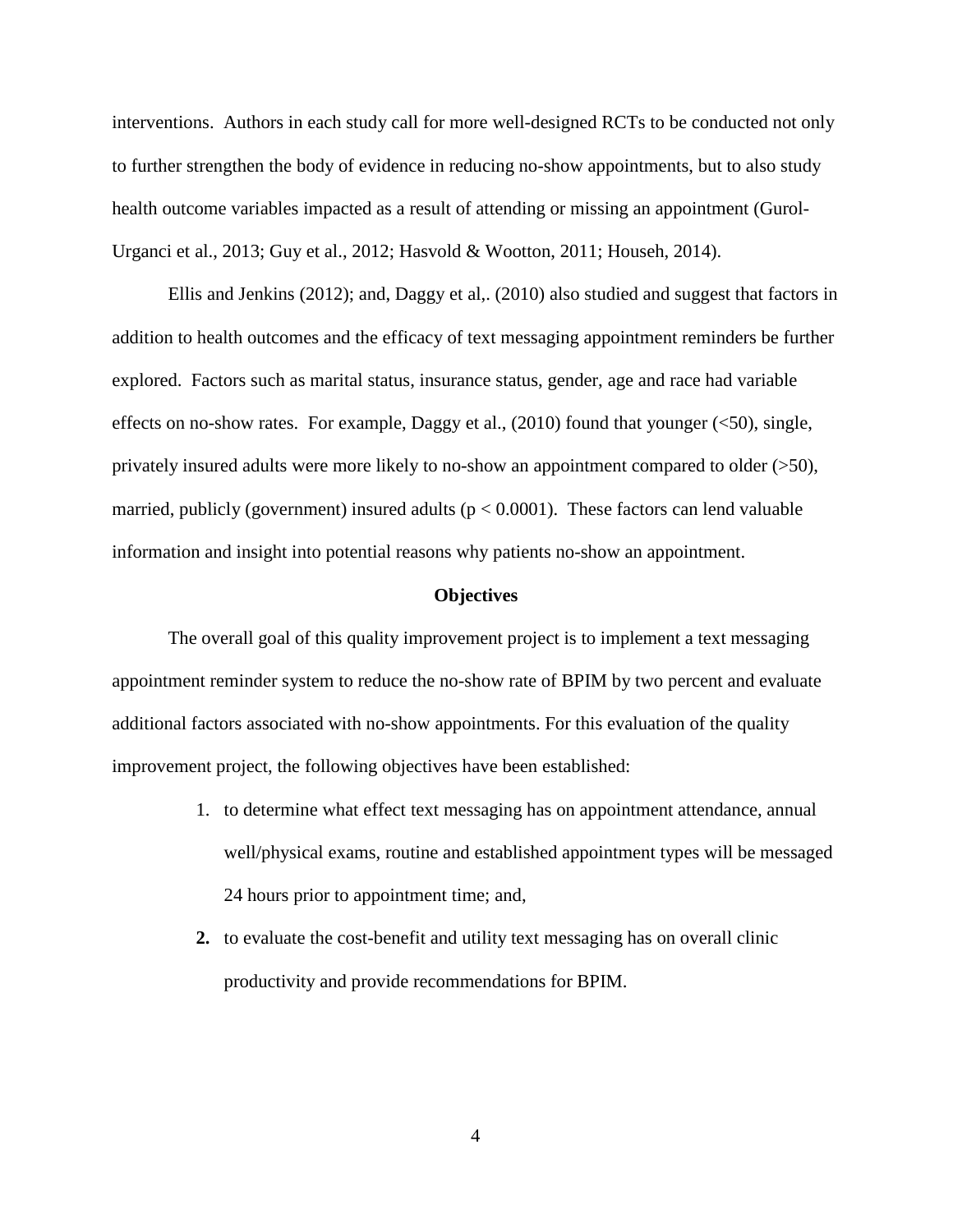#### **Methods**

The project included three components, a three week pre-intervention evaluation, a three week pilot intervention and a three week post-intervention analysis. The sample was obtained from the patient panel at Blue Grass Pediatrics and Internal Medicine, Georgetown, KY which included all ages, male and female, ethnically diverse and those having priority routine appointments (i.e. well, routine or established appointments). Other participants included acute visits that were scheduled more than 24 hours prior to appointment time. Appointments scheduled within 24 hours of their appointment whether priority routine appointments or acute appointments were excluded from the project.

Participants that had appointments scheduled prior to 24 hours of their appointment time were identified in the clinic electronic medical record (EMR) daily schedule. Cellphone numbers were obtained and a text message was sent informing the patient of their appointment time, requesting to reply 'C' to confirm their appointment or to call the clinic to cancel or reschedule their appointment; no cancellations or reschedules were accepted via text message. Those phone numbers that were identified as landlines rather than cellphones were contacted through the usual standard of practice of a voice call. One student intern and the principal investigator manually sent text message reminders with the use of AT&T *Go* phones.

Data was collected for fifteen business or clinic days (Monday through Friday) for a total of three clinic weeks during December 2015 to evaluate pre-intervention appointments and noshows. Data was collected for fifteen clinic days during February 2016 to evaluate the intervention; and, data was collected for fifteen clinic days during March 2016 to evaluate postintervention appointments and no-shows. The clinic EMR was accessed daily to track the total number of text messages sent; the number of text message confirmations and how many of those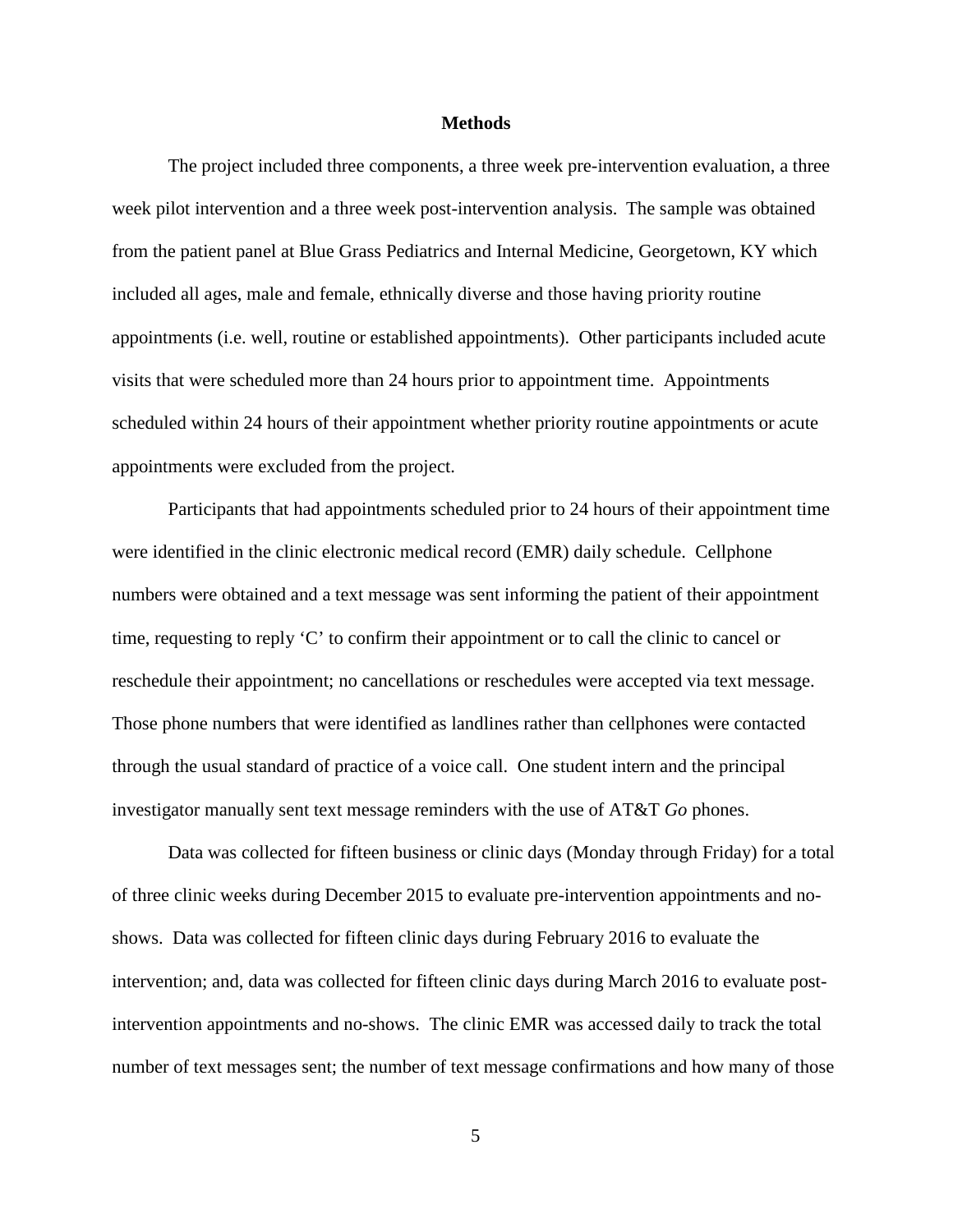kept their appointment; the number of text messages sent with no reply confirmation and the number of those that kept their appointment; the number of text messages sent with appointment confirmation and the number of those appointments not kept; and, the number of messages sent with no appointment confirmation and the number of those appointments not kept. This project protocol was reviewed by the Institutional Review Board at the University of Kentucky and was determined to be a quality improvement project.

#### **Results**

#### **Impact on Appointment Attendance**

The overall percentage of no-show appointments for December 2015, February 2016 and March 2016 was 12%, 10% and 13%, respectively (Figure 1). This shows a 2% reduction in the no-show appointment rate during the text messaging intervention period compared to the previous evaluation period. Following the text messaging intervention when appointment reminders returned to phone call reminders, an increase of 3% over the study period is noted with a 1% increase over the pre-intervention period.

Out of 736 appointments during December 2015 that were eligible to receive an appointment reminder, 141 no-showed their appointment. Of the 141 no-show appointments 32% of those verbally confirmed their appointments, 32% did not answer, 21% were left a voicemail, 10% had no documentation in the EMR that a reminder was attempted; and 5% had a disconnected or unreachable phone number. Total aggregate (including sick/acute visits) appointments was 1,154 with an overall 12% no-show rate.

During the February 2016 text messaging intervention period, 600 appointments were eligible to receive an appointment reminder via text. Of those appointments eligible to receive a text message 577 actually were sent a text message with the other 23 likely oversights by the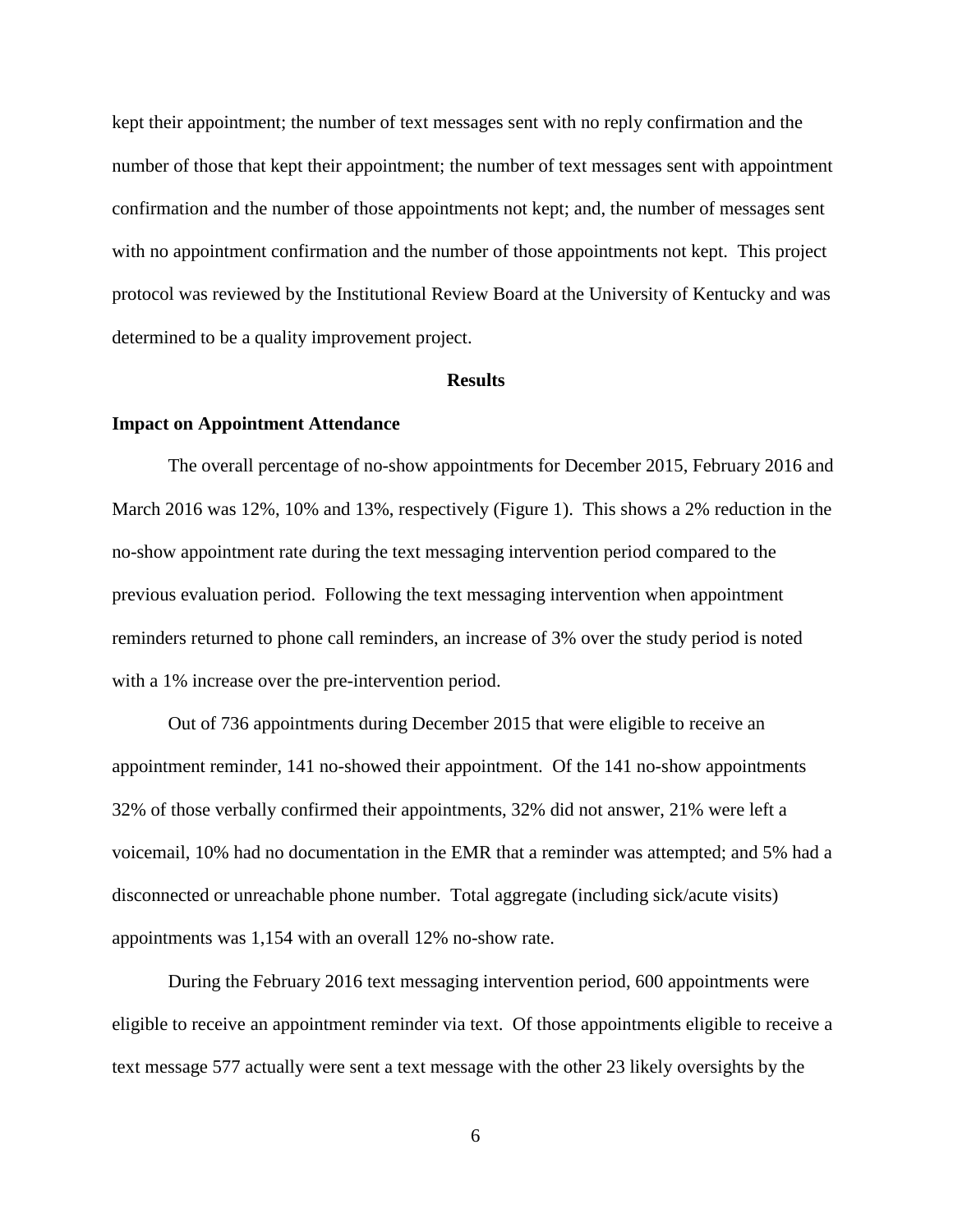user sending text messages. Ninety-three appointments eligible to receive a reminder but did not have text message capability received the standard phone call reminder. Total appointment attendance during the project period was 68% with the other 32% either no-showing their appointment, canceling or rescheduling. Out of 577 appointments eligible to receive a text message, 39% replied confirming their appointment, while 61% did not reply to the text message. Of those who confirmed their appointment, 82% attended their appointment; 18% replied to the text message confirming their appointment but did not attend their appointment either no-showing or later canceling over the phone with office staff. 58% of those sent a text message and did not confirm their appointment, actually did attend their appointment; 42% of those sent a text message and did not confirm their appointment, also did not attend their appointment. Total aggregate no-shows including all appointments during the month of February 2016 was 115 out of 1,060 total appointments or 10%.

Following the text messaging study period, appointment reminders returned to the standard phone call and three clinical weeks were evaluated during March 2016. Of 677 phone call reminders, 13% did not attend their appointment; 3% confirmed their appointments and then did not attend while 10% did not confirm and did not attend. Total appointments during the 3 week post-intervention period numbered 1,123 with 150 no-shows for an overall no-show rate of 13% (Table 1).

#### **Financial Impact**

The financial impact and cost-benefit of the text messaging project is evident when applying the no-show rate reduction goal of the project (2%) to December 2015 data. When applying this 2% no-show rate reduction to December 2015, there would have be a net of 115 saved appointments. Subtracting this from the total no-show rate for December 2015 (141), this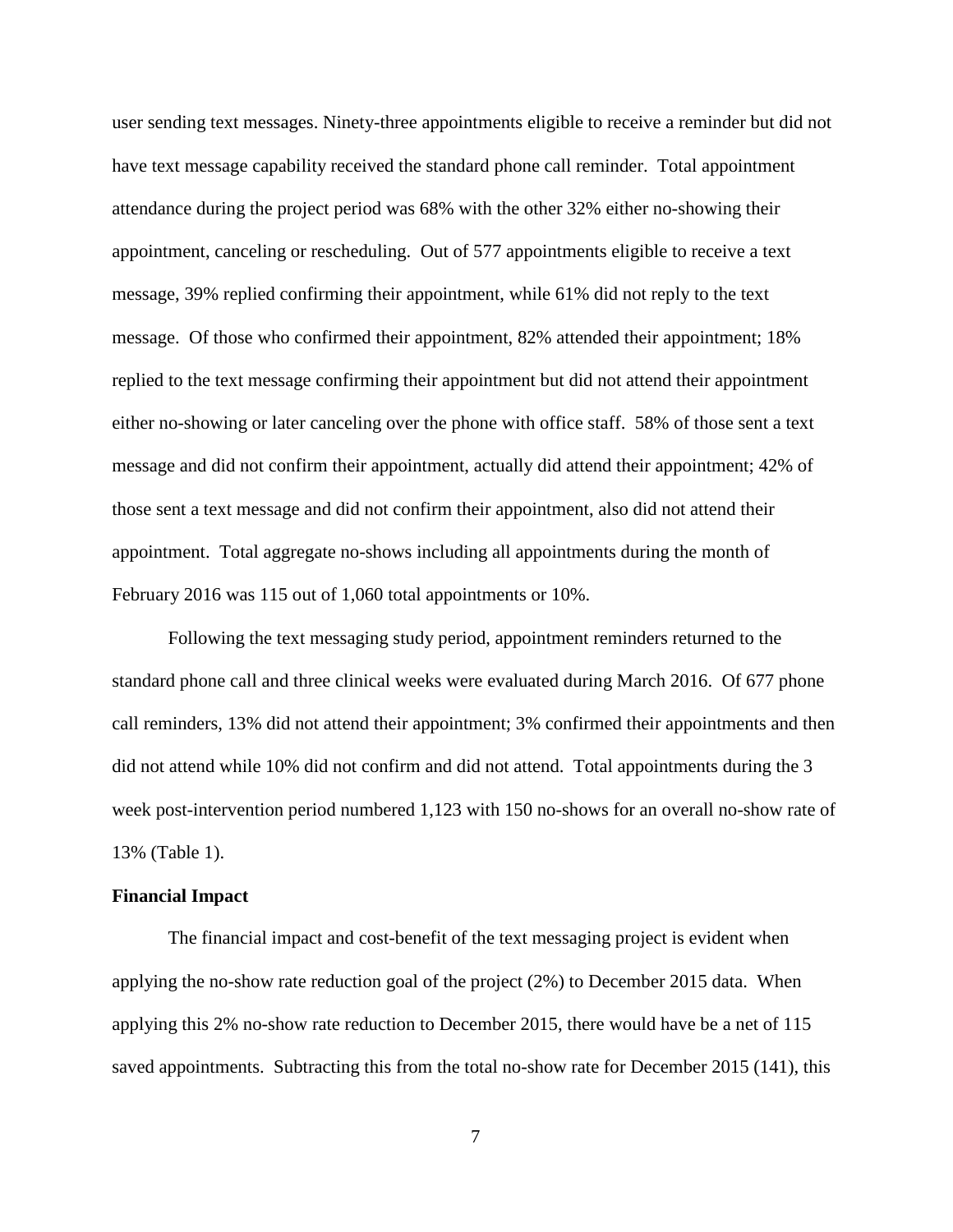would provide a net no-show reduction of 26 appointments. The average charge of \$100 per appointment multiplied by 26 net no-shows produces \$2,600 in net savings. However, the average payment of \$45 actually received when applied would produce \$1,170 in net savings. The cost of monthly text messaging systems can range between \$100-400. Subtracting this amount of \$400 from the net savings produces a net benefit increase between \$770-2,200. The cost-benefit is found when the net benefit increase is divided by the total amount of the text messaging service. At its lowest, the cost-benefit is 1:2, or for every \$1 spent, \$2 is saved; at its highest, the cost benefit is 1:6-for every \$1 spent, \$6 is saved (Table 2).

#### **Discussion**

The effectiveness of text messaging in reducing appointment no-shows is evident in the overall reduction (2%) between the pre-intervention and intervention period. It is further supported when after the discontinuation of text messaging, the no-show rate increased to 3% above the study period.

Text messaging offers a simple, automatic reminder and even without a reply confirmation it was shown that a high percentage still attended their appointments. Of those who confirmed their appointments 82% attended while another 58% who received a text message but did not confirm, still attended their appointment. This can lead to the interpretation that a large majority of those receiving text messages, whether they replied or not, actually saw the text message and were reminded of their appointment. Patients who receive phone calls reminders often screen their calls and choose not to answer for one of several reasons or are unable to answer their phone. With text messaging, it is an instant message pop-up on the phone screen and visibility and receipt has a high probability; these messages cannot be screened or refused.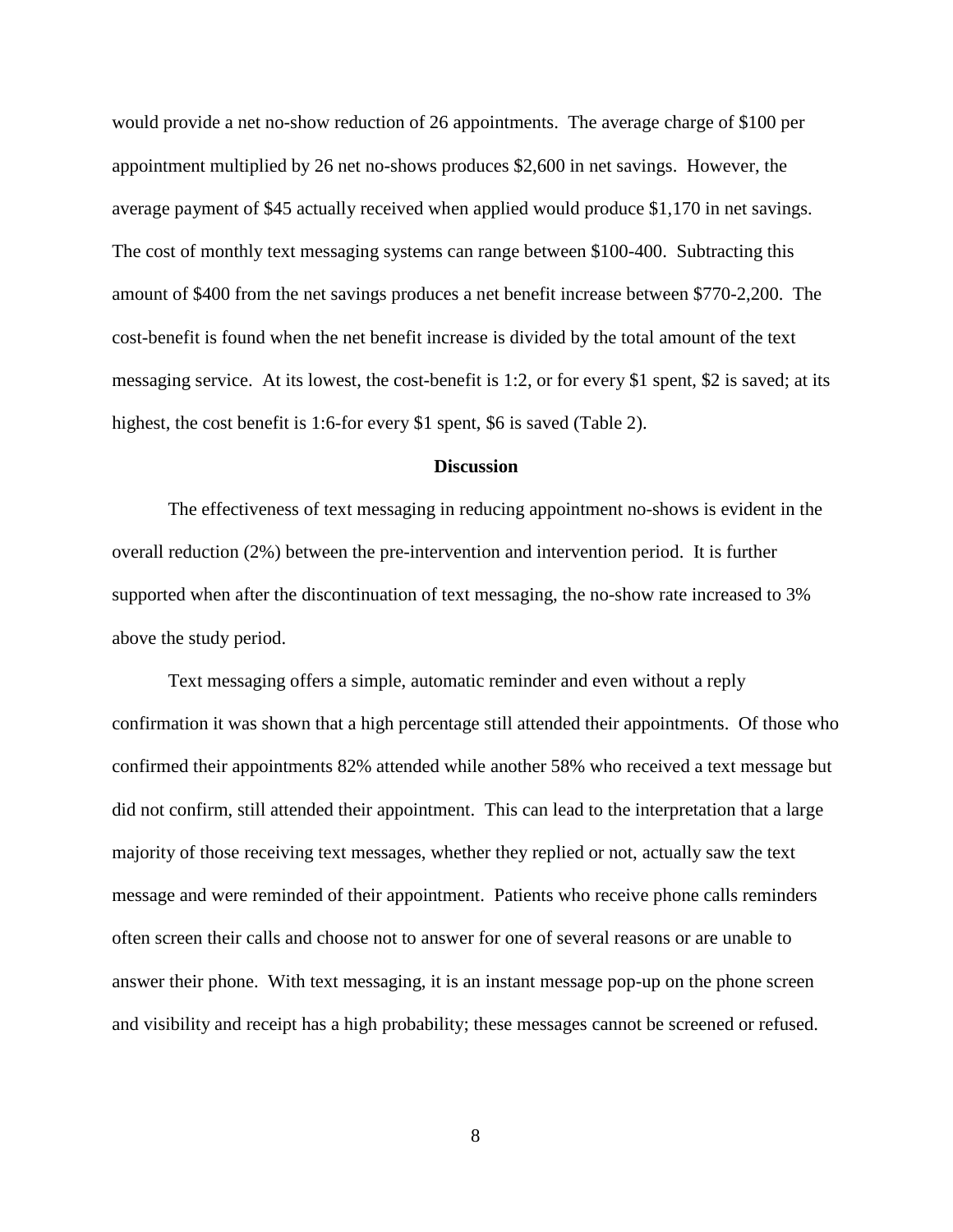As previously discussed, no-show appointments are costly and burdensome on the organization, providers and staff. This reduction of 2% can lead to a potential increase of \$2,600 in charges billed, and payments received from \$1,170 to \$2,200. Overtime this adds up to a significant cost-benefit to BPIM.

This project utilized one paid student intern and the principal investigator to manually enter each cellphone number and send the appointment reminder. At 577 text messages, this was a time consuming task equaling approximately 20 total hours spent sending appointment reminders. However, the cost of this process was a mere .04-.05% of the overall potential increase with the reduction in no-show appointments. Admittedly this is not the best use of staff and resources for long term text messaging use but was necessary at this time to complete the project. Most text messaging systems are completely automated and are easily integrated into the current EMR and require little staff time and monitoring. Quality text messaging services with EMR integration cost on average from \$100 to \$400 per month depending on the desired depth of services. Again, this is a cost that is easily absorbed with a cost-benefit ratio of up to 1:6 when the no-show rate reduces. Keep in mind that this cost-benefit uses the most costly of text messaging services; the cost benefit would be increased several fold when using a more economic, less-expensive service. Finally, the EMR that BPIM uses already has text messaging functional capability, so adding a standalone, costly text messaging software package would be unnecessary

#### **Limitations**

This project had some limitations. While current evidence-based research lacks welldesigned randomized control trials and recommends that more be conducted, this was unfeasible for the purposes of this project so convenience sampling was utilized. The use of staff members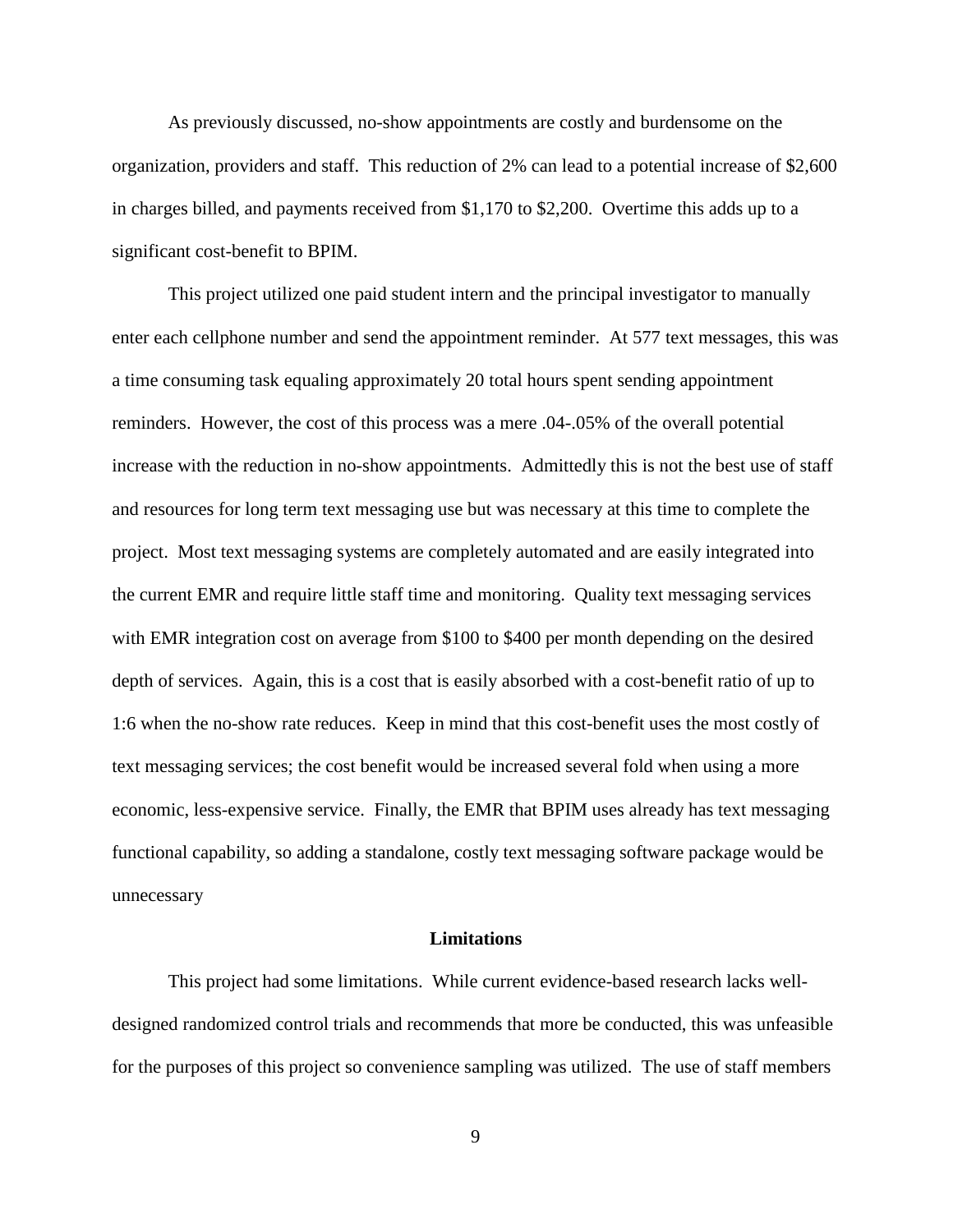to send text messages inevitably can lead to potential errors or mistakes such as 23 eligible appointments not receiving a text message. Two days during the February 2016 project period were noted as severe weather days which could have led to fewer total appointments and an increased no-show or cancellation rate. Additionally one clinic afternoon was cancelled due to severe weather; this has the potential to skew the data but this would be expected to only affect the outcome by a small fraction. Finally, there is no way to be certain that those who did not respond to the text message ever received the text message reminder in the first place causing some uncertainty in data validity.

#### **Recommendations and Conclusion**

Text messaging is an effective technological advancement that has been shown to be effective in reducing no-show appointments. Staff time and resources can be used more effectively on other necessary tasks when an automated text messaging system is utilized. Relying on staff members to call and remind patients of their appointments is an inefficient use of staff time. Sickness, days off or vacation days severely reduces the number of appointment phone reminders that are placed, particularly if other staff members do not pick up the extra work. BPIM should consider implementing a fully automated text messaging system to reduce their no-show rate over the long-term. The potential cost-benefit (\$6 returned for \$1 spent) realized during the project period and that could be realized over the long term will more than pay for the cost of monthly text messaging charges.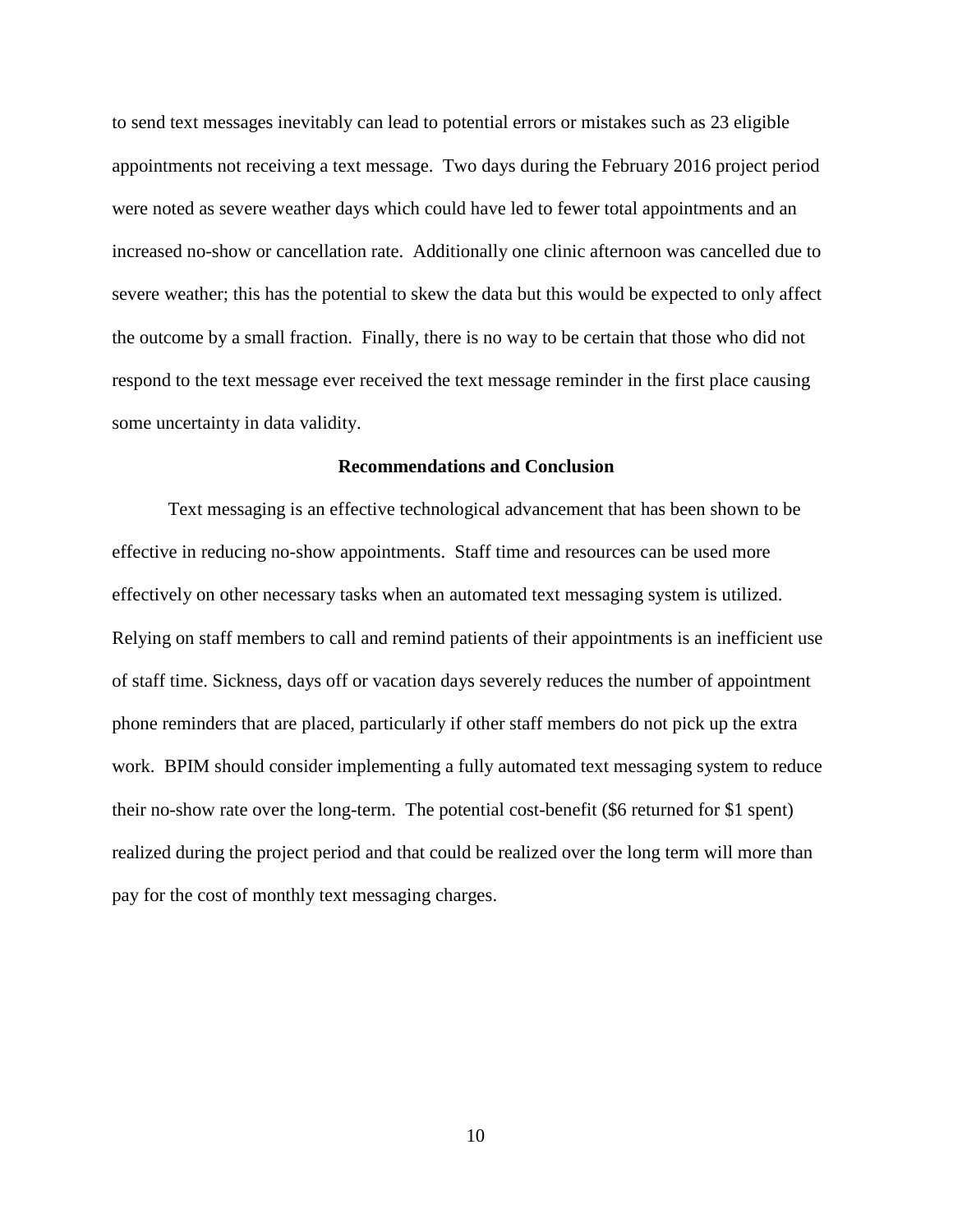

*Figure 1.* % No-show by month.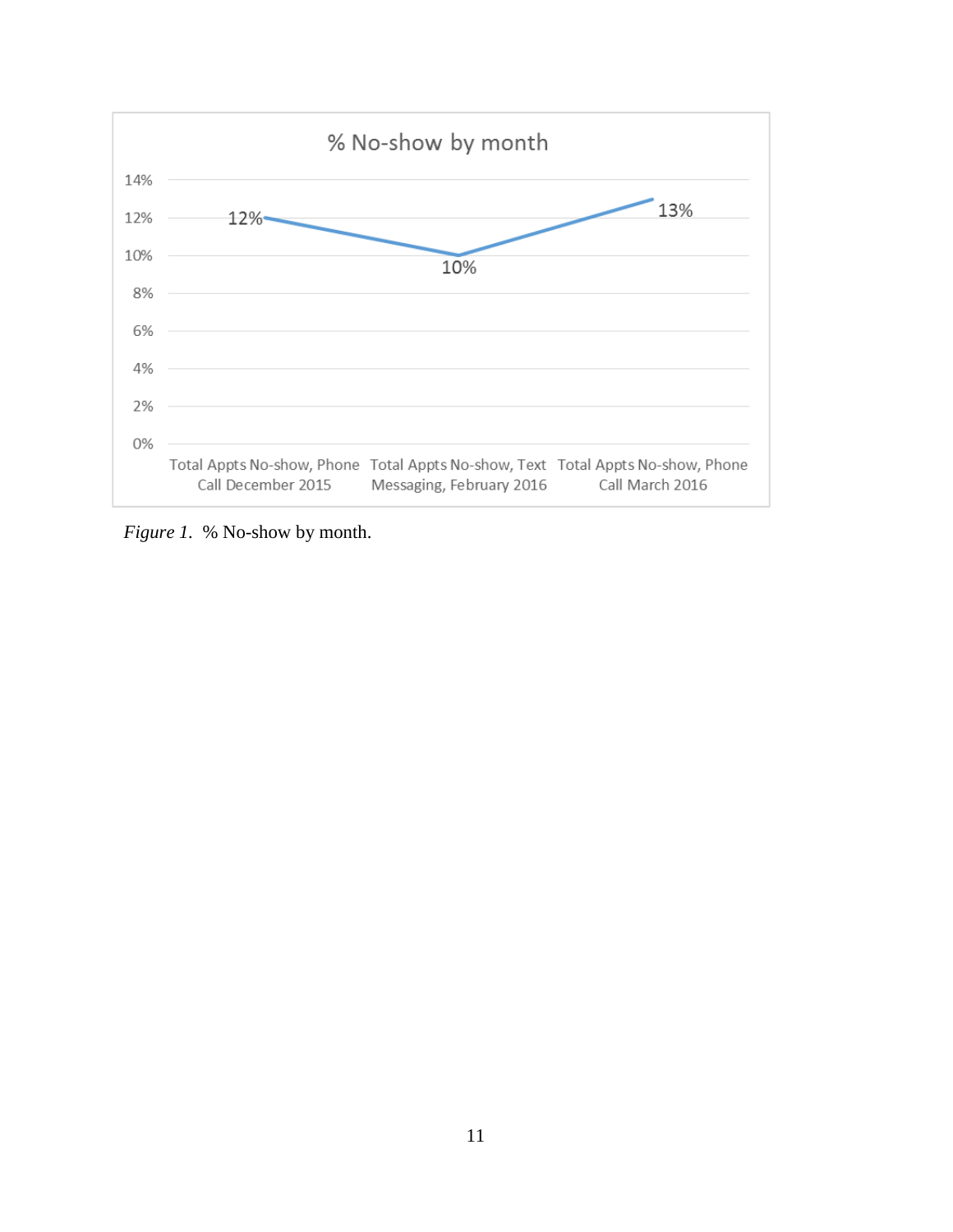*Table 1. Monthly comparison*

|                                                    | December 2015 |      | February 2016 |      | March 2016 |    |
|----------------------------------------------------|---------------|------|---------------|------|------------|----|
|                                                    | n             | $\%$ | n             | $\%$ | n          | %  |
| <b>Total Appointments</b>                          | 1154          |      | 1060          |      | 1123       |    |
| Total Appt* Reminders                              | 736           | 64   | 669           | 63   | 677        | 59 |
| <b>Total No-Show Appts</b>                         | 141           | 12   | 115           | 10   | 150        | 13 |
| <b>Total Appt Confirm</b><br>and No-Show           | 44            | 31   | 23            | 20   | 18         | 12 |
| Total Appt with No<br>answer/reply and No-<br>Show | 45            | 32   | 92            | 80   | 71         | 47 |

Comparison of appointments, attendance and no-shows.

\*Appt=Appointment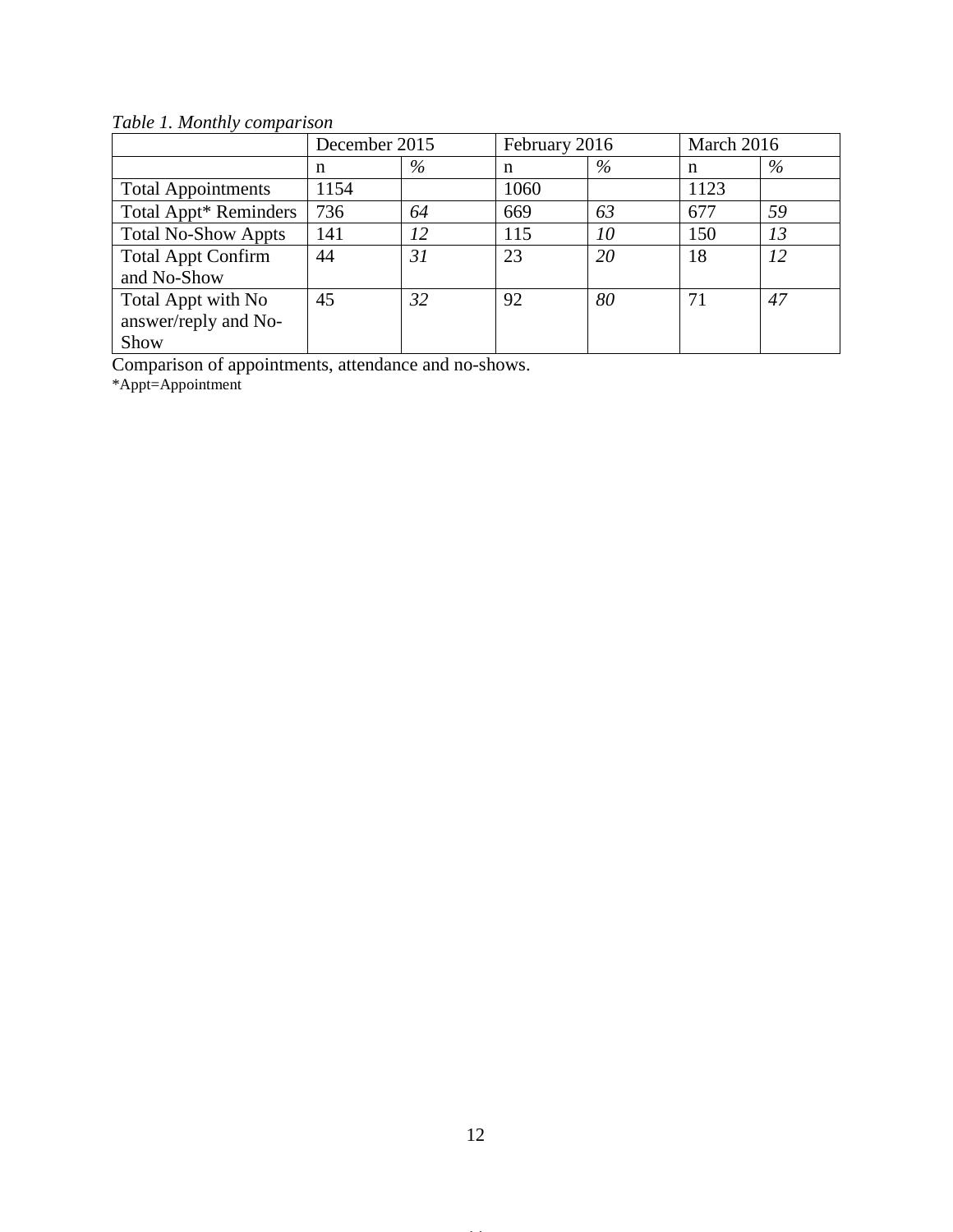| Cost-Benefit/Goal: Reduce No-show Rate by 2%                                   |                |
|--------------------------------------------------------------------------------|----------------|
| <b>Total No-Show Events December 2015</b>                                      |                |
| 141                                                                            |                |
| <b>No-Show Financial Burden</b>                                                |                |
| \$14,100 loss based on average charge of \$100/appt., Dec. 2015 (141 no-show   |                |
| events $x$ \$100)                                                              |                |
| \$6,345 loss based on average payment of \$45 (141 no-show events x \$45)      | \$6,345-14,100 |
| Net No-Show Reduction                                                          |                |
| 1,154 appointments @ 10% no-show rate (12% December 2015 no-show Rate          |                |
| with 2% reduction) = 115 net saved appointments; 141 no-show events $-115$ net | 26             |
| saved appointments $= 26$                                                      |                |
| Net Savings                                                                    |                |
| 26 x $$100$ /appointment charge = \$2,600                                      |                |
| 26 x \$45 average appointment payment = $$1,170$                               | $$1,170-2,600$ |
| Net Benefits                                                                   |                |
| \$2,600 net savings - \$400 monthly text messaging $\cos t = 2,200$            |                |
| $$1,170 - $400$ monthly text messaging cost = \$750                            | \$770-2,200    |
| Cost:Benefit (C:B) ratio                                                       |                |
| $$2,200 \div $400 = 1:6$                                                       |                |
| $$770 \div $400 = 1:2$                                                         | 1:6            |

Cost-benefit potential of \$6 returned for every \$1 spent.